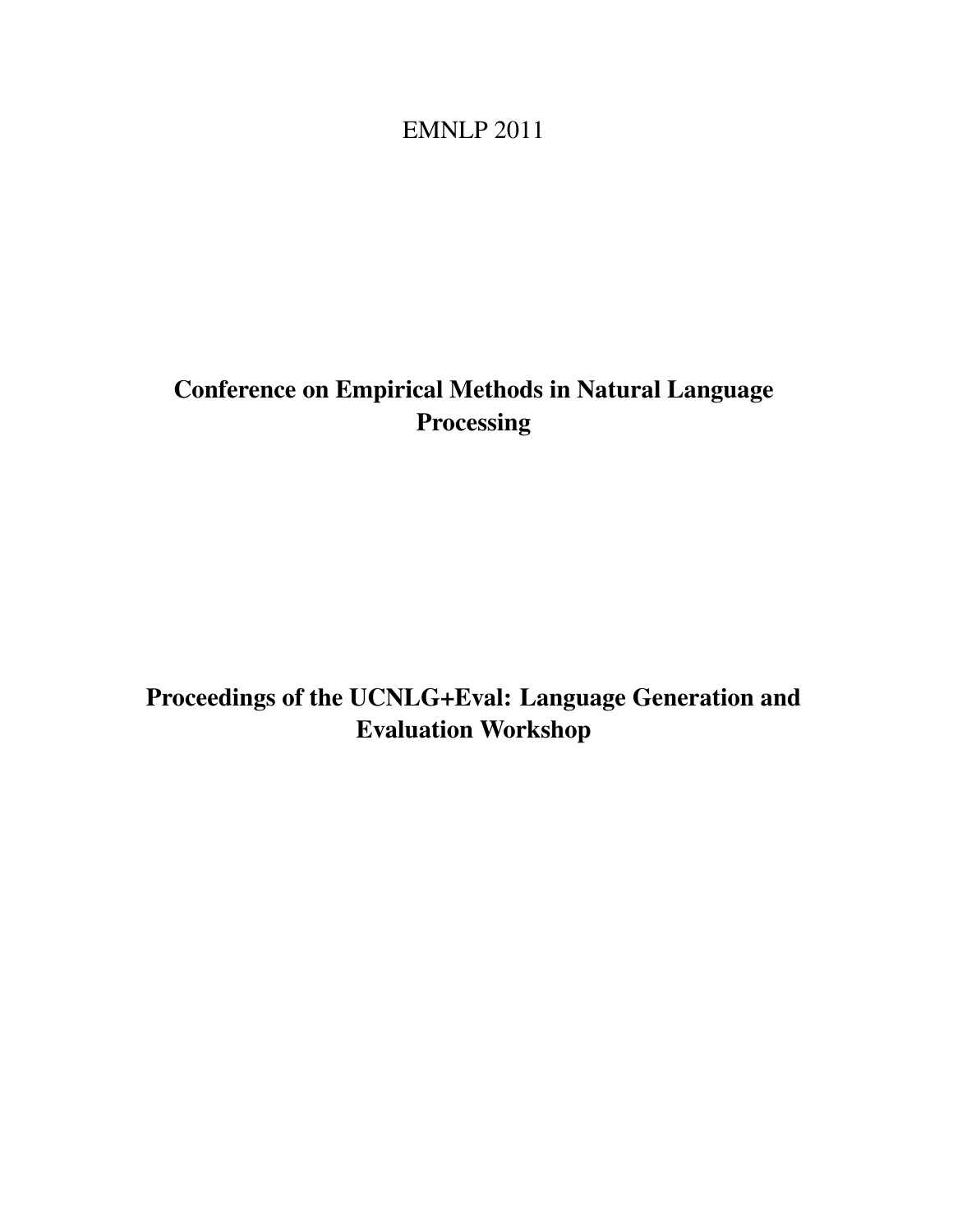c 2011 The Association for Computational Linguistics

Order copies of this and other ACL proceedings from:

Association for Computational Linguistics (ACL) 209 N. Eighth Street Stroudsburg, PA 18360 USA Tel: +1-570-476-8006 Fax: +1-570-476-0860 acl@aclweb.org

ISBN: 978-1-937284-18-3 / 1-937284-18-2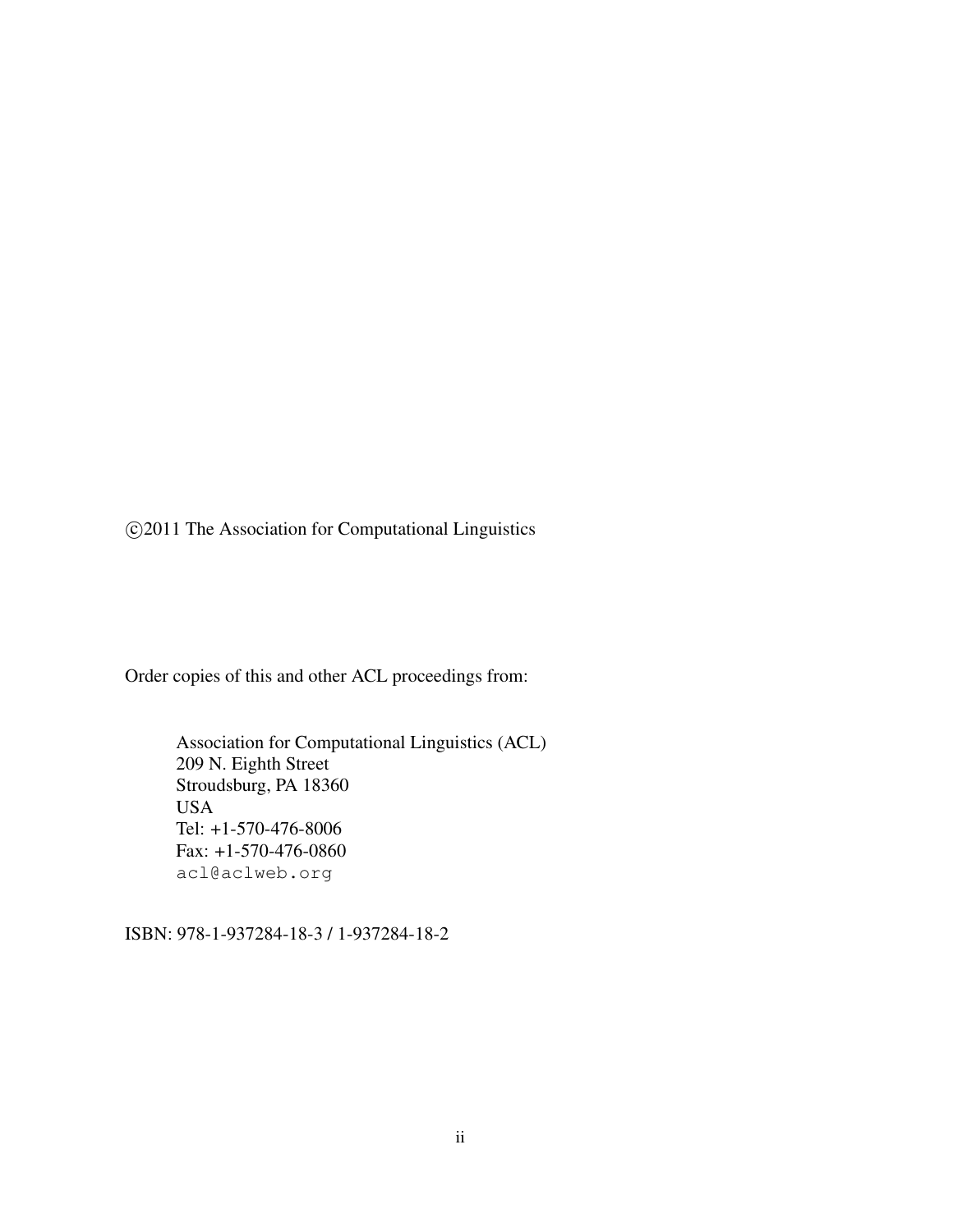### Introduction

The Workshop on Language Generation and Evaluation (UCNLG+EVAL) took place in Edinburgh on 31st July 2011, as part of EMNLP'11. It was the fourth of the UCNLG workshops which have the general aims

- 1. to provide a forum for reporting and discussing corpus-oriented methods for generating language;
- 2. to foster cross-fertilisation between NLG and other fields where language is automatically generated; and
- 3. to promote the sharing of data and methods for the purpose of system building and comparative evaluation in all language generation research.

Each of these workshops has had a special theme: at the first workshop (co-located with Corpus Linguistics 2005 in Birmingham, UK) it was the use of corpora in NLG; at the second (colocated with MT Summit 2007 in Copenhagen, Denmark) it was Language Generation and Machine Translation; at the third (co-located with ACL-IJCNLP 2009 in Singapore) it was Language Generation and Summarisation. The special theme of this fourth UCNLG workshop was Language Generation and Evaluation. The core aim was to showcase the latest developments in methods for evaluating computationally generated language across NLP, and to continue the discussion of future directions.

The call for papers issued at the end of January 2011 elicited a good number of high-quality submissions, each of which was peer-reviewed by three members of the programme committee. The interest in the workshop from leading NLG researchers and the quality of submissions was high, so we aimed to be as inclusive as possible within the practical constraints of the workshop. In the end we accepted four submissions as long papers and three as short papers.

The resulting workshop programme packed a lot of exciting content into one day. We were delighted to be able to include in the programme a keynote presentation by Prof Ehud Reiter, one of the most eminent researchers in NLG and a pioneer in task-based evaluation of NLG. Our technical programme was evenly divided between papers on new data resources for NLG (Galanis & Androutsopoulos; Viethen & Dale; Greenbacker et al.), and papers on generation methodologies (Curto et al.; Rajkumar & White; Copestake & Herbelot; de Kok). The programme also included a session of overview presentations of all eight past, current and in-preparation shared tasks in NLG. These overview presentations formed the basis for an interactive discussion session on the future of shared tasks in NLG.

We would like to thank all the people who have contributed to the organisation and delivery of this workshop: the authors who submitted such high quality papers; the programme committee for their prompt and effective reviewing; our keynote speaker, Ehud Reiter; the EMNLP 2011 Organising Committee, especially the workshops chair, Marie Candito; all the particpants in the workshop and future readers of these proceedings for your shared interest in this exciting area of research.

July 2011 Anja Belz, Roger Evans, Albert Gatt, and Kristina Striegnitz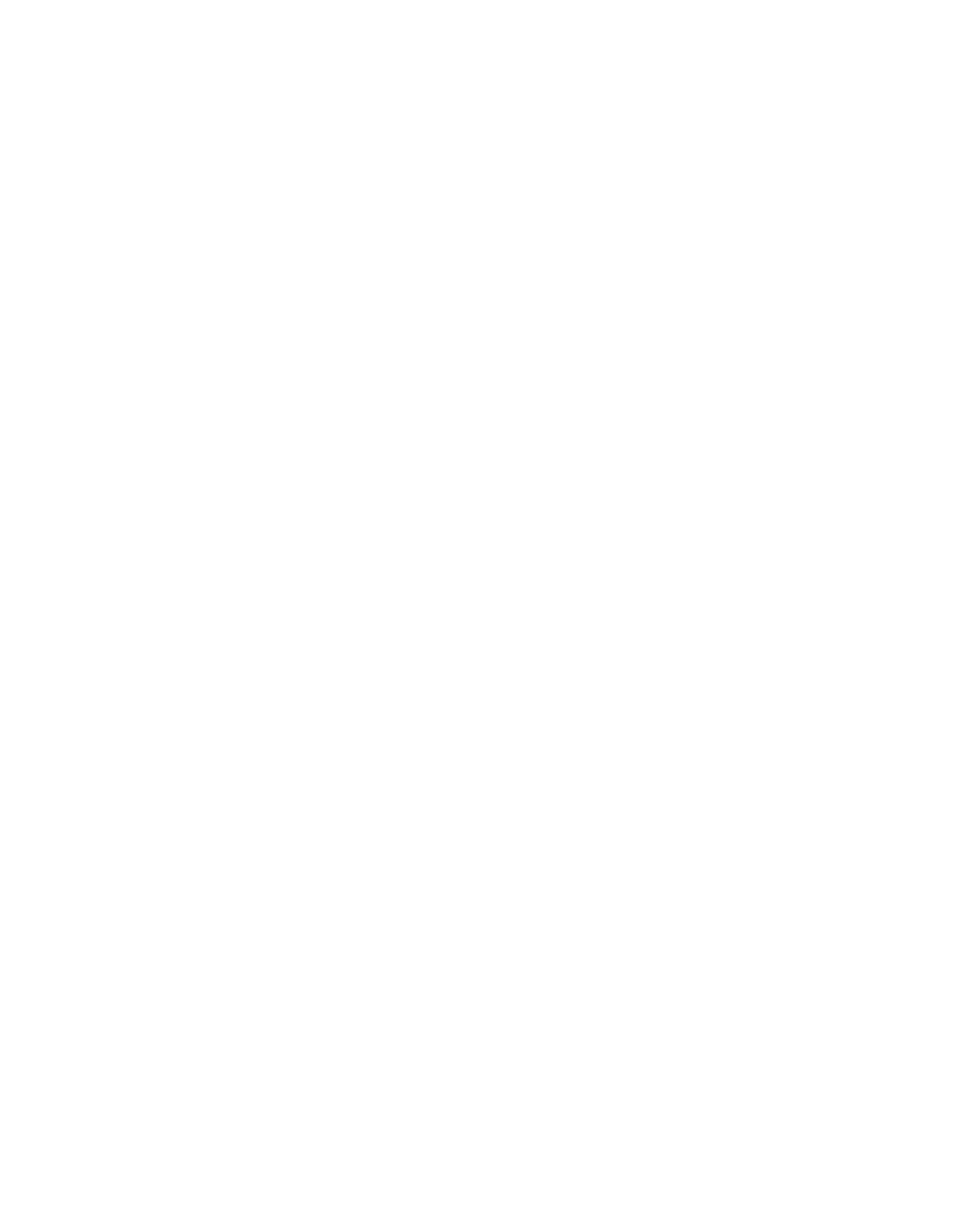#### Organizers:

Anja Belz, University of Brighton, UK Roger Evans, University of Brighton, UK Albert Gatt, University of Malta, Malta Kristina Striegnitz, Union College, USA

#### Programme Committee:

Aoife Cahill, Stuttgart University, Germany Charlie Greenbacker, University of Delaware, USA Emiel Krahmer, Tilburg University, NL Mirella Lapata, University of Edinburgh, UK Oliver Lemon, Heriot-Watt University, Edinburgh, UK Daniel Marcu, ISI, University of Southern California, USA Kathy McKeown, Columbia, USA Karolina Owczarzak, NIST, USA Ehud Reiter, Aberdeen, UK

#### Invited Speaker:

Ehud Reiter, Aberdeen, UK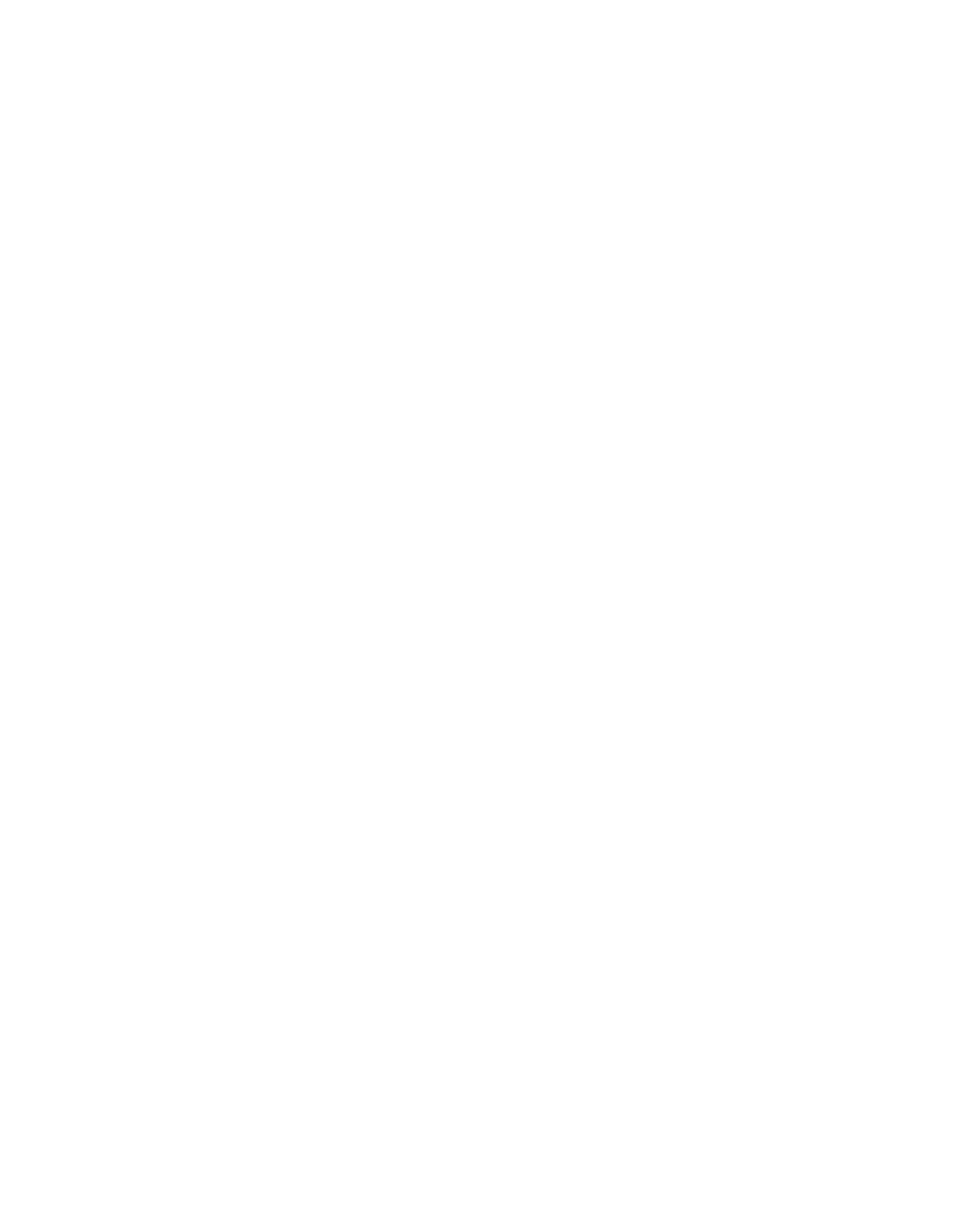### Table of Contents

| A New Sentence Compression Dataset and Its Use in an Abstractive Generate-and-Rank Sentence Com-<br>pressor |
|-------------------------------------------------------------------------------------------------------------|
|                                                                                                             |
| GRE3D7: A Corpus of Distinguishing Descriptions for Objects in Visual Scenes                                |
| A Corpus of Human-written Summaries of Line Graphs                                                          |
| <b>Invited talk: Task-Based Evaluation of NLG Systems: Control vs Real-World Context</b>                    |
| Exploring linguistically-rich patterns for question generation                                              |
| Linguistically Motivated Complementizer Choice in Surface Realization                                       |
| Exciting and interesting: issues in the generation of binomials                                             |
| Discriminative features in reversible stochastic attribute-value grammars                                   |